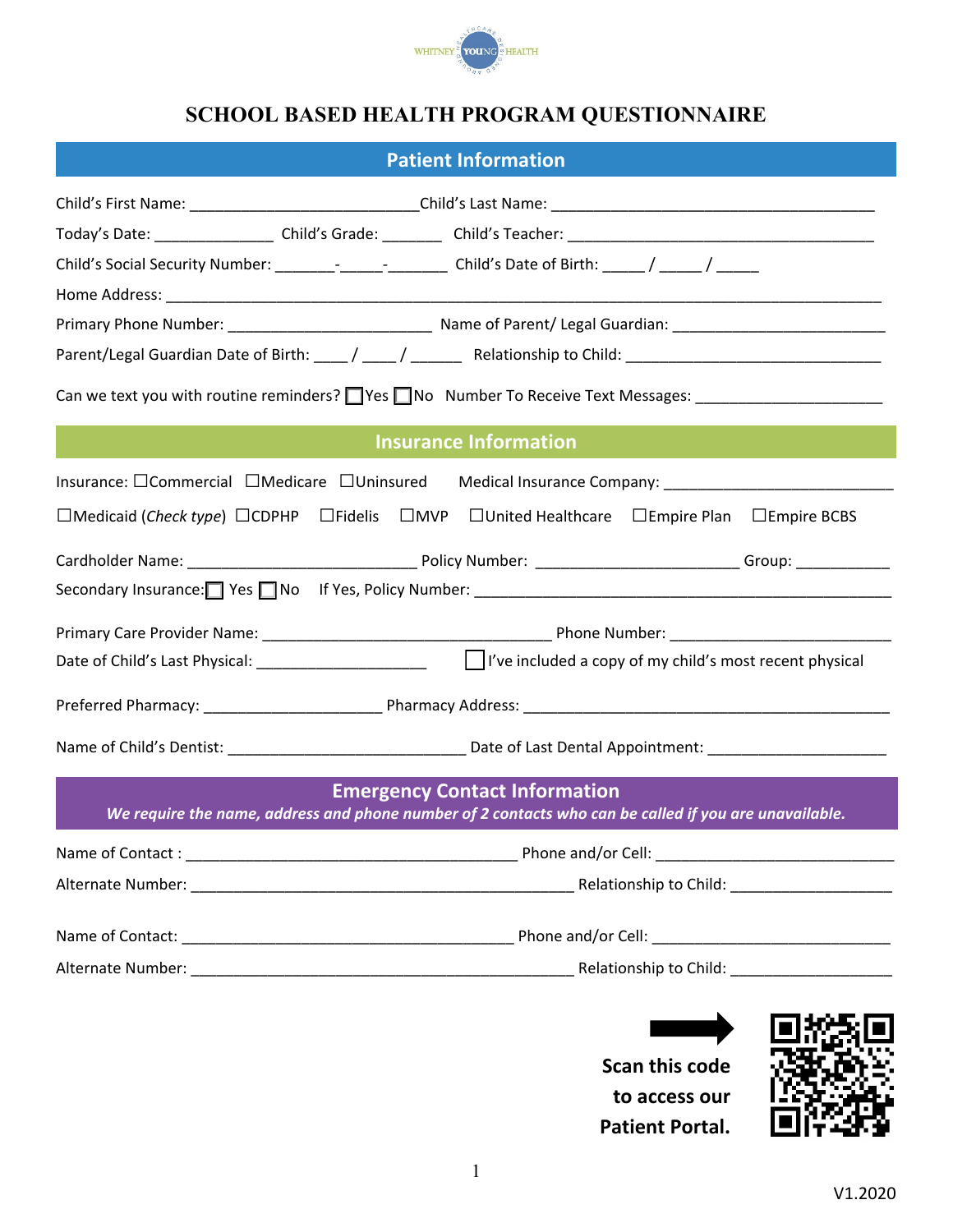

### **Medical Information** *Please list any medication that your child takes on a regular basis. (pills, sprays, inhalers, etc.).*

| <b>Medication</b>                                                                                                                                                                                                                                                                                                                               | <b>Dosage</b> | When do they take it                                             | Why do they take it |  |  |
|-------------------------------------------------------------------------------------------------------------------------------------------------------------------------------------------------------------------------------------------------------------------------------------------------------------------------------------------------|---------------|------------------------------------------------------------------|---------------------|--|--|
|                                                                                                                                                                                                                                                                                                                                                 |               |                                                                  |                     |  |  |
|                                                                                                                                                                                                                                                                                                                                                 |               |                                                                  |                     |  |  |
|                                                                                                                                                                                                                                                                                                                                                 |               |                                                                  |                     |  |  |
|                                                                                                                                                                                                                                                                                                                                                 |               |                                                                  |                     |  |  |
| Is your child taking a multivitamin: $\Box$ Yes $\Box$ No                                                                                                                                                                                                                                                                                       |               | Is your child taking a fluoride supplement? $\Box$ Yes $\Box$ No |                     |  |  |
| Does your child have ANY allergies: Ves No If yes, please list and explain reaction: ______________                                                                                                                                                                                                                                             |               |                                                                  |                     |  |  |
| Has your child ever been diagnosed with ANY of the following conditions: $\Box$ Asthma $\Box$ Diabetes $\Box$ ADHD                                                                                                                                                                                                                              |               |                                                                  |                     |  |  |
| Does your child have ANY serious illness or medical conditions? $\Box$ Yes $\Box$ No                                                                                                                                                                                                                                                            |               |                                                                  |                     |  |  |
|                                                                                                                                                                                                                                                                                                                                                 |               |                                                                  |                     |  |  |
| Has your child have ANY serious injuries or accidents? $\Box$ Yes $\Box$ No                                                                                                                                                                                                                                                                     |               |                                                                  |                     |  |  |
|                                                                                                                                                                                                                                                                                                                                                 |               |                                                                  |                     |  |  |
| Has your child have ANY surgery? $\Box$ Yes $\Box$ No                                                                                                                                                                                                                                                                                           |               |                                                                  |                     |  |  |
|                                                                                                                                                                                                                                                                                                                                                 |               |                                                                  |                     |  |  |
| Has your child EVER been hospitalized overnight? □ Yes□ No                                                                                                                                                                                                                                                                                      |               |                                                                  |                     |  |  |
| If yes, please explain and provide most recent date: ___________________________                                                                                                                                                                                                                                                                |               |                                                                  |                     |  |  |
| Does anyone in your family smoke? $\Box$ Yes $\Box$ No If yes, where:                                                                                                                                                                                                                                                                           |               | $\Box$ Inside                                                    | $\Box$ Outside      |  |  |
| Are there any health, social, or academic concerns for your child that you would like to make us aware of? $\Box$ Yes $\Box$ No                                                                                                                                                                                                                 |               |                                                                  |                     |  |  |
|                                                                                                                                                                                                                                                                                                                                                 |               |                                                                  |                     |  |  |
| ** AS A REMINDER, YOU WILL NOT BE BILLED FOR ANY SERVICES THAT YOUR CHILD RECEIVES AT WHITNEY M. YOUNG,<br>JR. HEALTH CENTER SCHOOL-BASED HEALTH CENTER. The SBHC will bill the student's health insurance for services<br>provided on site at the SBHC. However, services received outside the SBHC (such as lab work) are subject to fees. ** |               |                                                                  |                     |  |  |
| The staff of the School-Based Health Center considers parental/guardian involvement essential in keeping children healthy<br>and will encourage each student to involve their parents/guardians in health care decisions. We encourage<br>parents/guardians to visit or call the School-Based Health Center at any time.                        |               |                                                                  |                     |  |  |
|                                                                                                                                                                                                                                                                                                                                                 |               |                                                                  |                     |  |  |

Relationship to Student: \_\_\_\_\_\_\_\_\_\_\_\_\_\_\_\_\_\_\_\_\_\_\_\_\_\_\_\_\_\_\_\_ Date: **\_\_\_\_\_\_\_\_\_\_\_\_\_\_\_\_\_\_\_\_\_\_\_\_\_**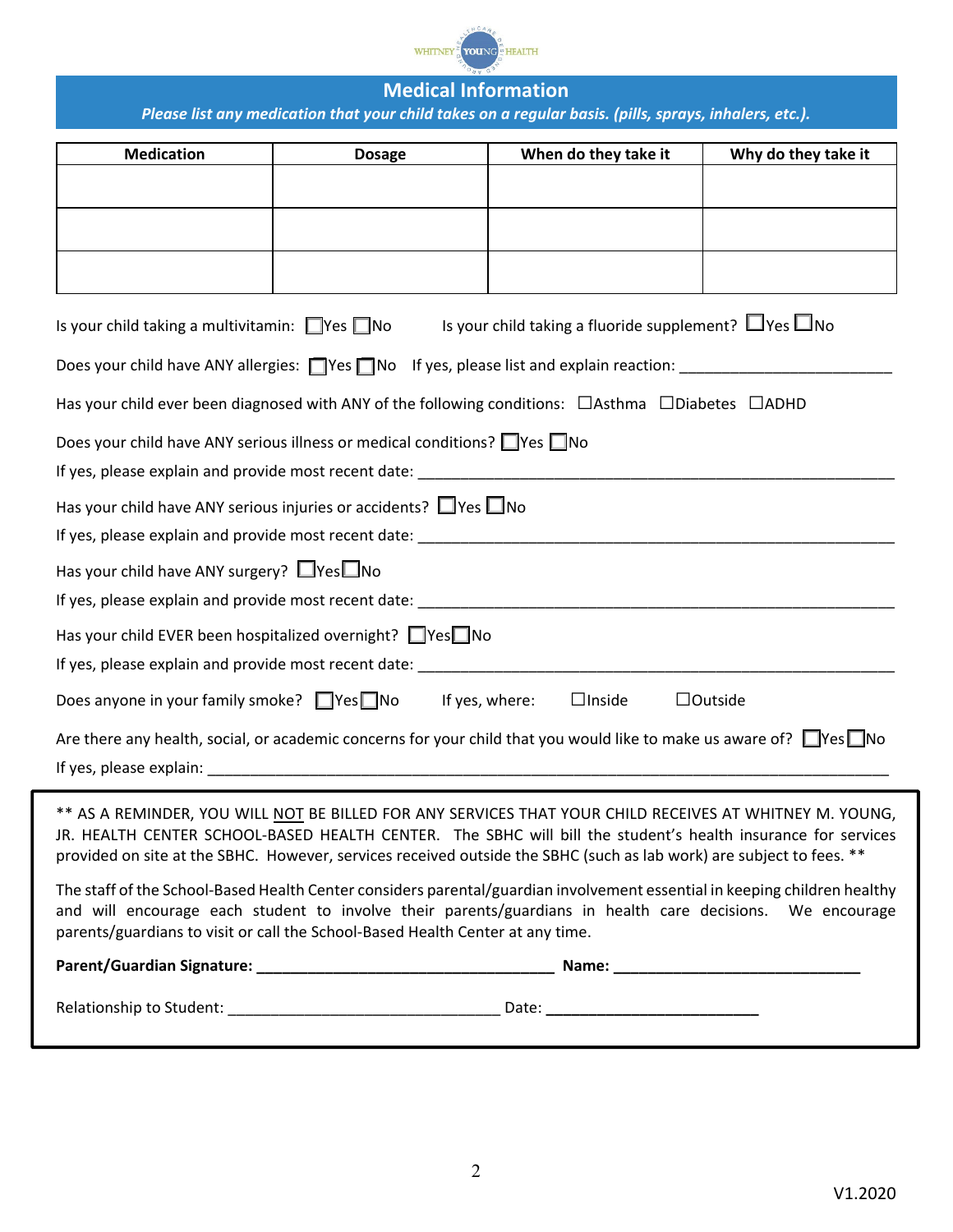

## **SCHOOL-BASED HEALTH PROGRAM CONSENT FOR HEALTH SERVICES**

#### **The following services may be provided to your child at the School‐Based Health Center (SBHC):**

- **1.** Comprehensive physical exams, including those for school sports
- **2.** Lab tests and screenings when necessary, to detect illness or infection (i.e., strep throat)
- **3.** Age‐appropriate immunizations (Vaccine Information Statements, VIS, can be found at **www.cdc.gov/vaccines/hcp/vis**)
- **4.** Assessment and treatment for acute and chronic conditions, minor injuries and emergency care
- **5.** Health and nutrition education and counseling
- **6.** Prescriptions
- **7.** Referrals to outside specialists for services not provided at the SBHC
- **8.** Oral Health screening and fluoride varnish

I hereby give consent in my absence for **MY CHILD**, the consenting the conservices of the services of the services including, but not limited to any age‐appropriate care provided by the professional staff of the Whitney Young Health (WYH)'s SBHC.

- I further give consent to the staff of the SBHC to examine my child's full medical and school records, including any information that may assist them in helping my child. In addition, if necessary, you may contact our current or past healthcare providers to share information regarding my child's treatment and you may exchange medical information as needed with the site nurse for coordination of care purposes.
- I hereby give consent to the staff of the SBHC to obtain copies of my child's most recent physical exam and immunization records from their primary care providers.
- I further consent to the staff of the SBHC to obtain my child's medication history from external sources to be better informed about potential medication issues and use that information to improve safety and quality of care.
- I hereby give consent for my child to receive a physical exam and/or wellness visit by the professional staff of the SBHC.
- I also authorize the release of any medical information necessary to process any insurance claim to my designated insurance carrier for services rendered by WYH's SBHC.
- I understand and accept responsibility for costs associated with services provided outside of the SBHC Program.
- I understand that every effort will be made to contact me prior to any treatment that requires parental consent according to New York State Law. New York State Law does not require parental consent for treatment or advice about drug abuse, alcoholism, sexually transmitted disease and reproductive health or outpatient mental health services.

**NOTICE OF PRIVACY PRACTICES:** I hereby acknowledge that my signature below also confirms I have received a copy of Whitney M. Young, Jr. Health Services Privacy Practices, as well as the Patient Bill of Rights and Patient Responsibilities.

**Signature: \_\_\_\_\_\_\_\_\_\_\_\_\_\_\_\_\_\_\_\_\_\_\_\_\_\_\_\_\_\_\_\_\_\_\_\_\_\_\_\_\_\_\_\_ Name:** \_\_\_\_\_\_\_\_\_\_\_\_\_\_\_\_\_\_\_\_\_\_\_\_\_\_\_\_

Relationship to Child: \_\_\_\_\_\_\_\_\_\_\_\_\_\_\_\_\_\_\_\_\_\_\_\_\_\_\_\_\_\_\_\_\_\_\_\_\_\_\_\_\_\_\_\_\_\_\_\_\_\_\_ Date: \_\_\_\_\_\_\_\_\_\_\_\_\_\_\_

### **\*\*\*THIS FORM MUST BE SIGNED FOR YOUR CHILD TO ENROLL IN PROGRAM**

SIGNED FORMS ARE VALID AT WYH SBHC LOCATION UNLESS REVOKED IN WRITING BY THE PARENT OR LEGAL GUARDIAN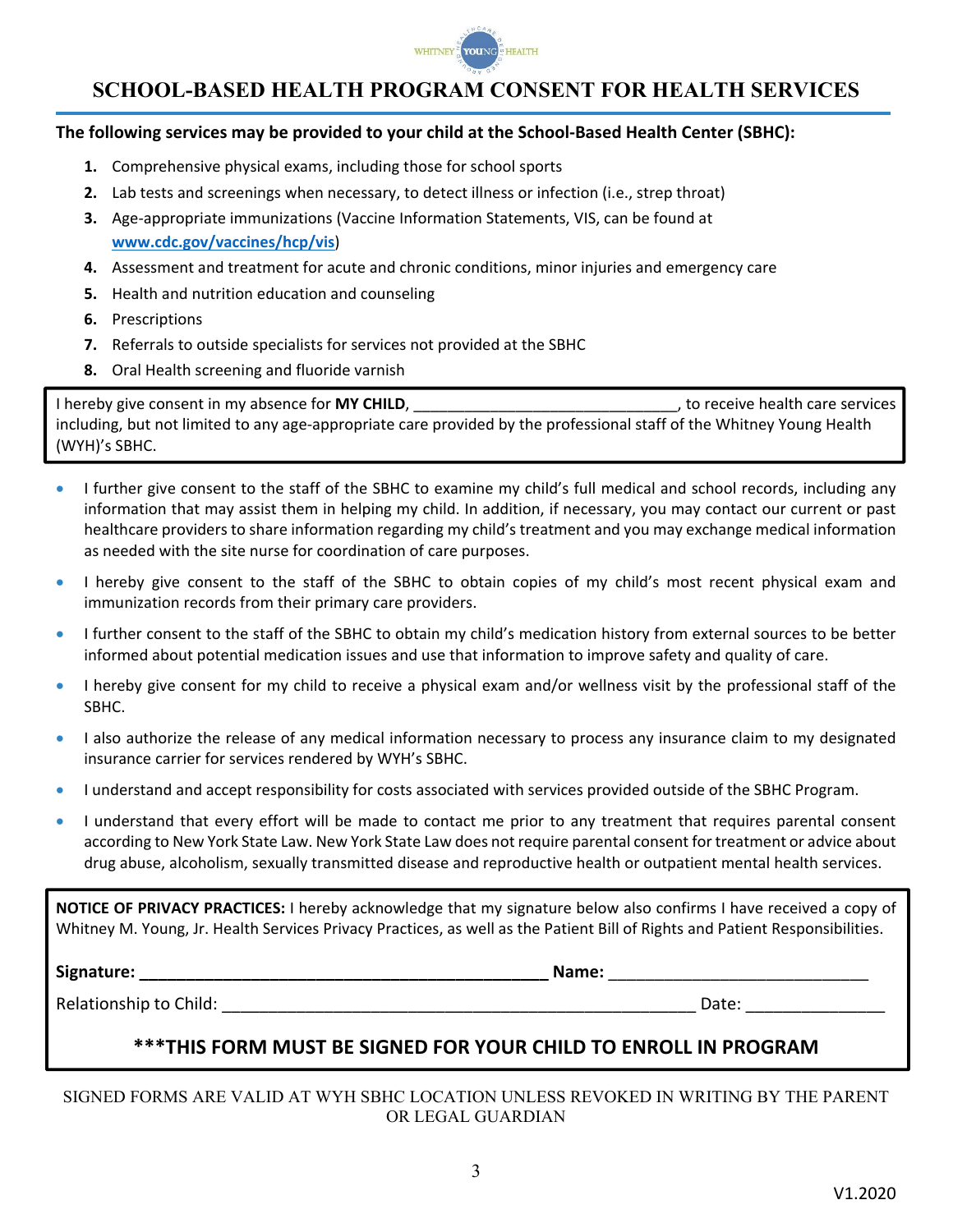

# **HIXNY ELECTRONIC DATA ACCESS CONSENT FORM**

# **Whitney M. Young, Jr. Health Center**

In this Consent Form, you can choose whether to allow Whitney M. Young Jr. Health Center to obtain access to your medical recordsthrough a computer network operated by the Healthcare Information Xchange of New York (Hixny), which is part of a statewide computer network. This can help collect the medical records you have in different places where you get health care, and make them available electronically to our office.

You may use this Consent Form to decide whether or not to allow Whitney M. Young Jr. Health Services to see and obtain access to your electronic health records in this way. You can give consent or deny consent, and this form may be filled out now or at a later date. Your choice will not affect your ability to get medical care or health insurance coverage. Your **choice to give or to deny consent may not be the basis for denial of health services.**

If you check the **"I GIVE CONSENT"** box below, you are saying "Yes, Whitney M. Young Jr. Health Center's staff involved in my care may see and get access to all of my medical records through Hixny."

If you check the **"I DENY CONSENT"** box below, you are saying "No, Whitney M. Young Jr. Health Center may not be given access to my medical records through Hixny for any purpose."

Hixny is a not-for-profit organization. It shares information about people's health electronically and securely to improve the quality of health care services.

### **Please carefully read the information on both pages of this form before making your decision.**

You have two choices:

□ **<sup>I</sup> GIVE CONSENT for Whitney M. Young Jr. Health Center to access ALL of** my medical records through Hixny in connection with providing me any health care services, including emergency care.

□ **<sup>I</sup> DENY CONSENT for Whitney M. Young Jr. Health Center to access** my medical records through Hixny for any purpose, *even in a medical emergency*. Unless you check this box, New York State law allows medical providers treating you in an emergency to get access to your medical records, including records that are available through Hixny.

\_\_\_\_\_\_\_\_\_\_\_\_\_\_\_\_\_\_\_\_\_\_\_\_\_\_\_\_\_\_\_\_\_\_\_\_\_ \_\_\_\_\_\_\_\_\_\_\_\_\_ \_\_\_\_\_\_\_\_\_\_\_\_\_\_\_\_

\_\_\_\_\_\_\_\_\_\_\_\_\_\_\_\_\_\_\_\_\_\_\_\_\_\_\_\_\_\_\_\_\_\_\_\_\_ \_\_\_\_\_\_\_\_\_\_\_\_\_\_\_\_\_\_\_\_\_\_\_\_\_\_\_\_\_\_\_

Print Name of Child **Date of Birth Date of Birth** Date of Birth Date Date of Birth Date Date

Signature of Child or Child's Legal Representative Print Name of Legal Representative (if applicable)

\_\_\_\_\_\_\_\_\_\_\_\_\_\_\_\_\_\_\_\_\_\_\_\_\_\_\_\_\_\_\_\_\_\_\_\_\_\_\_\_\_\_

Relationship of Legal Representative to Child (if applicable)

**Hixny.org**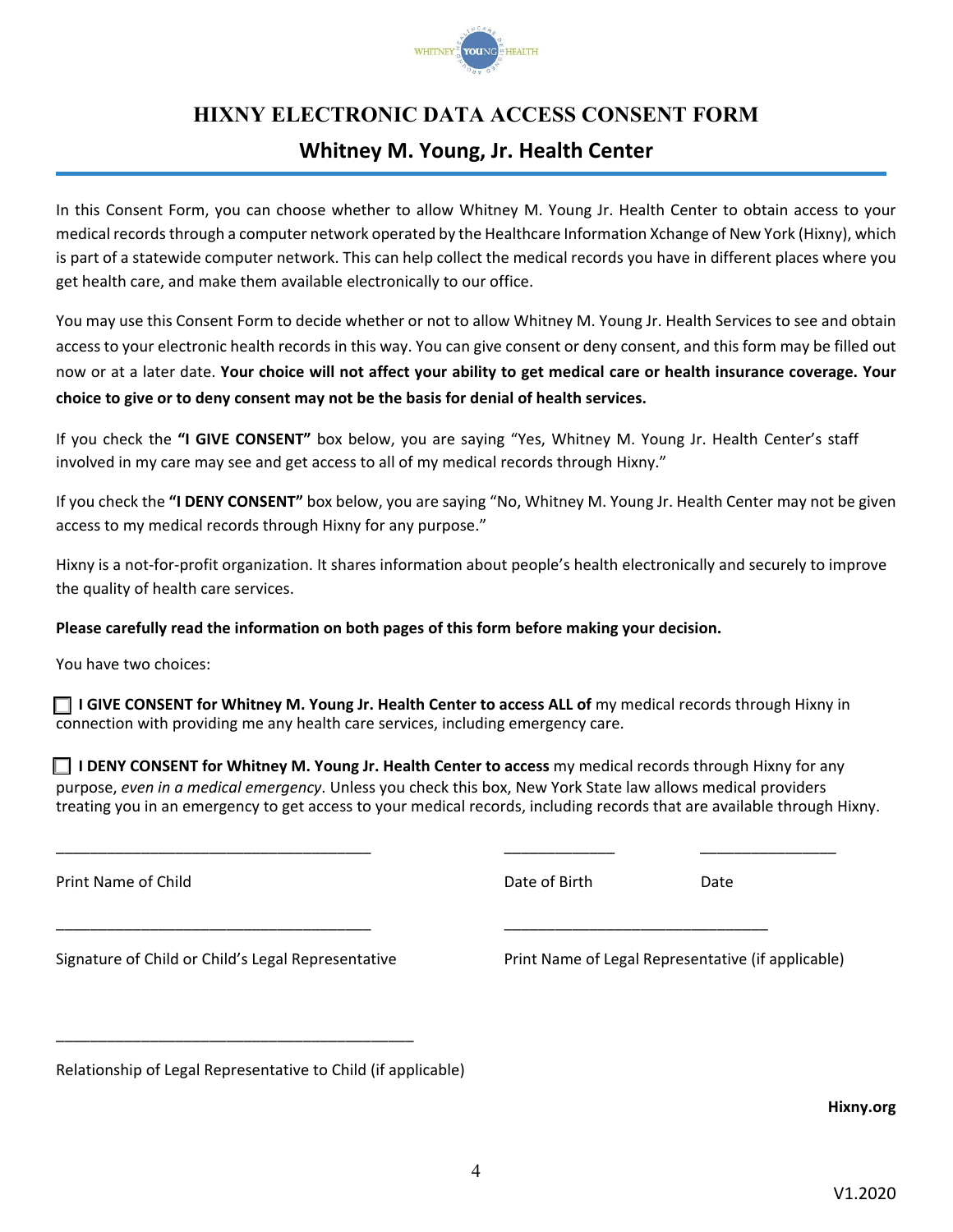

# **Details About Patient Information in Hixny and the Consent Process**

#### **How Your Information Will Be Used:**

Your electronic health information will be used by Whitney M. Young Jr. Health Center only to:

- Provide you with medical treatment and related services.
- Check whether you have health insurance and what it covers.
- Evaluate and improve the quality of medical care.

NOTE: The choice you make in this Consent Form does NOT allow health insurers to have access to your information for the purpose of deciding whether to give your health insurance or pay your bills. You can make that choice in a separate Consent Form that health *insurers must use.*

#### **What Types of Information About You Are Included:**

If you give consent, Whitney M. Young Jr. Health Center may access ALL of your electronic health information available through Hixny. This includes information created before and after the date of this Consent Form. Your health records may include a history of illnesses or injuries you have had (like diabetes or a broken bone), test results (like X-rays or blood tests), and lists of medicines you have taken. This information may relate to sensitive health conditions, including but not limited to:

- **•** Alcohol or drug use problems\* **•** HIV/AIDS
- **•** Birth control and abortion (family planning) **•** Mental health conditions
- **•** Genetic (inherited) diseases or tests **•** Sexually transmitted diseases
- 
- -

NOTE: If you have received alcohol or drug abuse care, your record may include information related to your alcohol or drug abuse diagnoses, such as medications and dosages, lab test results, allergies, substance use history, trauma history, hospital discharges, *employment, living situation and social support, and health insurance claims history.*

#### **Where Health Information About You Comes From:**

Information about you comes from places that have provided you with medical care or health insurance ("Information Sources"). These may include hospitals, physicians, pharmacies, clinical laboratories, health insurers, the Medicaid program, and other ehealth organizations that exchange health information electronically. A complete list of current Information Sourcesis available from Hixny. You can obtain an updated list of Information Sources at any time by checking the Hixny website: www.hixny.org.

#### **Who May Access Information About You, If You Give Consent:**

Only these people may access information about you: doctors and other health care providers who serve on Whitney M. Young Jr. Health Services' medical staff who are involved in your medical care; health care providers who are covering or on call for Whitney M. Young Jr. Health Services' doctors; and staff members who carry out activities permitted by this Consent Form as described above in paragraph one.

#### **Penalties for Improper Access to or Use of Your Information:**

There are penalties for inappropriate access to or use of your electronic health information. If at any time you suspect that someone who should not have seen or gotten access to information about you has done so, call Whitney M. Young Jr. Health Center at: (518) 465‐4771; or call Hixny at (518) 640‐0021; or call the NYS Department of Health at 518‐474‐4987.

#### **Re‐disclosure of Information:**

Any electronic health information about you may be re‐disclosed by Whitney M. Young Jr. Health Center to others only to the extent permitted by state and federal laws and regulations. This is also true for health information about you that exists in a paper form. Some state and federal laws provide special protections for some kinds of sensitive health information, including HIV/AIDS and drug and alcohol treatment. Their special requirements must be followed whenever people receive these kinds of sensitive health information. Hixny and persons who access this information through the Hixny must comply with these requirements.

#### **Effective Period:**

This Consent Form will remain in effect until the day you withdraw your consent or until such time Hixny ceases operation.

#### **Withdrawing Your Consent:**

You can withdraw your consent at any time by signing a Withdrawal of Consent Form and giving it to Whitney M. Young Jr. Health Center. You can also change your consent choices by signing a new Consent Form at any time. You can get these forms from any Hixny provider, from the Hixny website at www.hixny.org, or by calling (518) 640‐0021.

#### NOTE: Organizations that access your health information through Hixny while your consent is in effect may copy or include your information in their own medical records. Even if you later decide to withdraw your consent, they are not required to return it or *remove it from their records.*

**Copy of Form:** You are entitled to get a copy of this Consent Form after you sign it**.**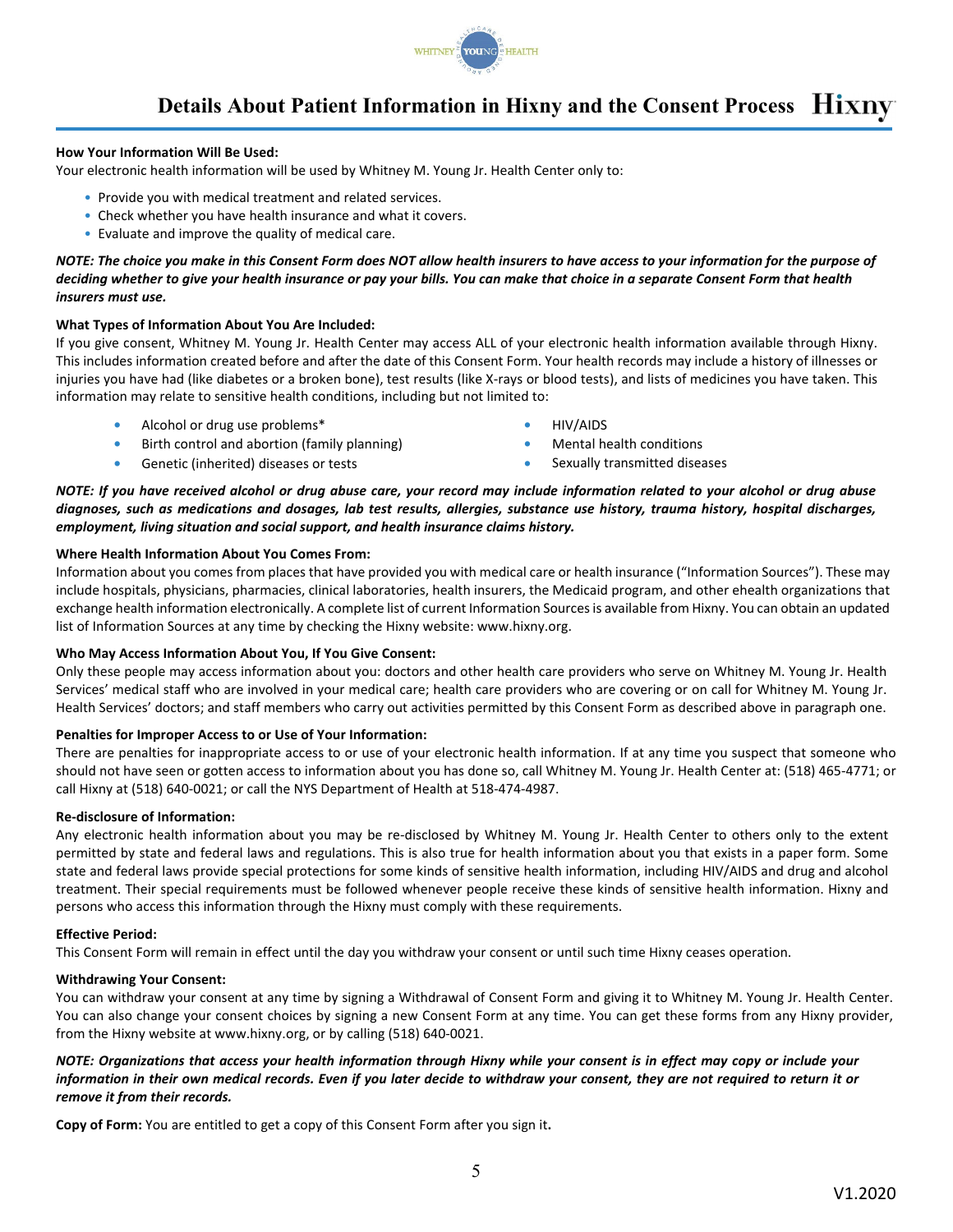

# **We Welcome Your Child to Our School-Based Health Center!**

- Please fill out the attached consent form and health questionnaire to enroll your child.
- You are always welcome and encouraged to attend appointments with your child.
- Your child can receive immunizations required for school here.
- Your child can use the SBHC for urgent care when they are sick.
- Your child can receive a physical with us *or* you can provide one from another doctor.
- Your child can have a primary doctor that is not from Whitney M. Young, Jr. Health Center and still enroll in SBHC.
- We can help manage your child's health conditions such as asthma.
- We work with the school nurse; we do not replace them.
- There is never an out‐of‐pocket cost for SBHC services.
- Your child is enrolled as long as they attend this school or you choose to dis-enroll them.
- You have 24‐hour access always. If school is not in session, call Whitney M. Young, Jr. Health Center at **518‐465‐4771**.

*Please call your SBHC with any questions. We look forward to a great school year! To contact your School‐Based Health Center office, please call the number below.*

**Albany High School** 518‐475‐6303

**Giffen Elementary** 518‐475‐6659

**Schuyler Academy** 518‐475‐6872

**Sheridan Prep** 518‐475‐6708

> **Watervliet City School District** 518‐629‐3270

*We look forward to serving your child!*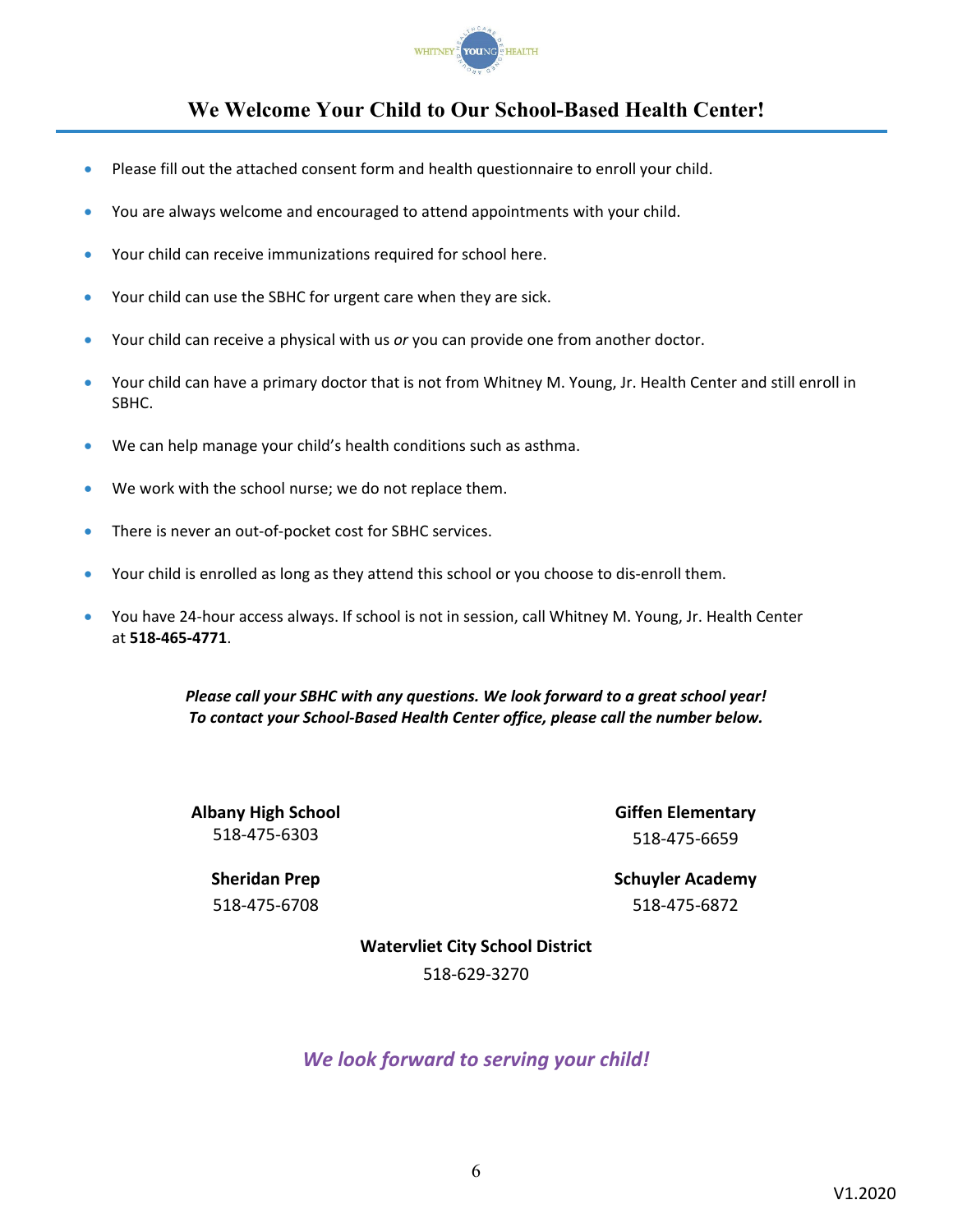

# **PATIENT BILL OF RIGHTS**

#### As a patient in a Clinic in New York State, you have the right, consistent with the law, to:

- **1)** Receive services(s) without regard to age, race, color, sexual orientation, religion, marital status, sex, national origin or sponsor;
- **2)** Be treated with consideration, respect and dignity including privacy in treatment;
- **3)** Be informed of the services available at the center;
- **4)** Be informed of the provisions for off‐hour emergency coverage
- **5)** Be informed of the charges for services, eligibility for third-party reimbursements and, when applicable, the availability of free or reduced cost care;
- **6)** Receive an itemized copy of his/her account statement, upon request;
- **7)** Obtain from his/her health care practitioner, or the health care practitioner's delegate, complete and current information concerning his/her diagnosis, treatment and prognosis in terms the patient can be reasonably expected to understand;
- **8)** Receive from his/her physician information necessary to give informed consent prior to the start of any non‐ emergency procedure or treatment or both. An informed consent shall include, as a minimum, the provision of information concerning the specific procedure or treatment or both, the reasonably foreseeable risks involved, and alternatives for care or treatment, if any, as a reasonable medical practitioner under similar circumstances would disclose in a manner permitting the patient to make a knowledgeable decision;
- **9)** Refuse treatment to the extent permitted by law and to be fully informed of the medical consequences of his/her action;
- **10)** Refuse to participate in experimental research;
- **11)** Voice grievances and recommend changes in policies and services to the center's staff, the operator and the New York State Department of Health without fear of reprisal;
- **12)** Express complaints about the care and services provided and to have the center investigate such complaints. The center is responsible for providing the patient or his/her designee with a written response within 30 days if requested by the patient indicating the findings of the investigation. The center is also responsible for notifying the patient or his/her designee that if the patient is not satisfied by the center response, the patient may complain to the New York State Department of Health's Office of Health Systems Management;
- **13)** Privacy and confidentiality of all information and records pertaining to the patient's treatment;
- **14)** Approve or refuse the release or disclosure of the contents of his/her medical record to any health‐care practitioner and/or health‐care facility except as required by law or third‐party payment contract;
- **15)** Access to his/her medical record per Section 18 of the Public Health Law, and Subpart 50‐3. For additional information see: "Access to Your Medical Records" and "Do I Have the Right to See My Medical Records?";
- **16)** Authorize those family members and other adults who will be given priority to visit consistent with your ability to receive visitors; and.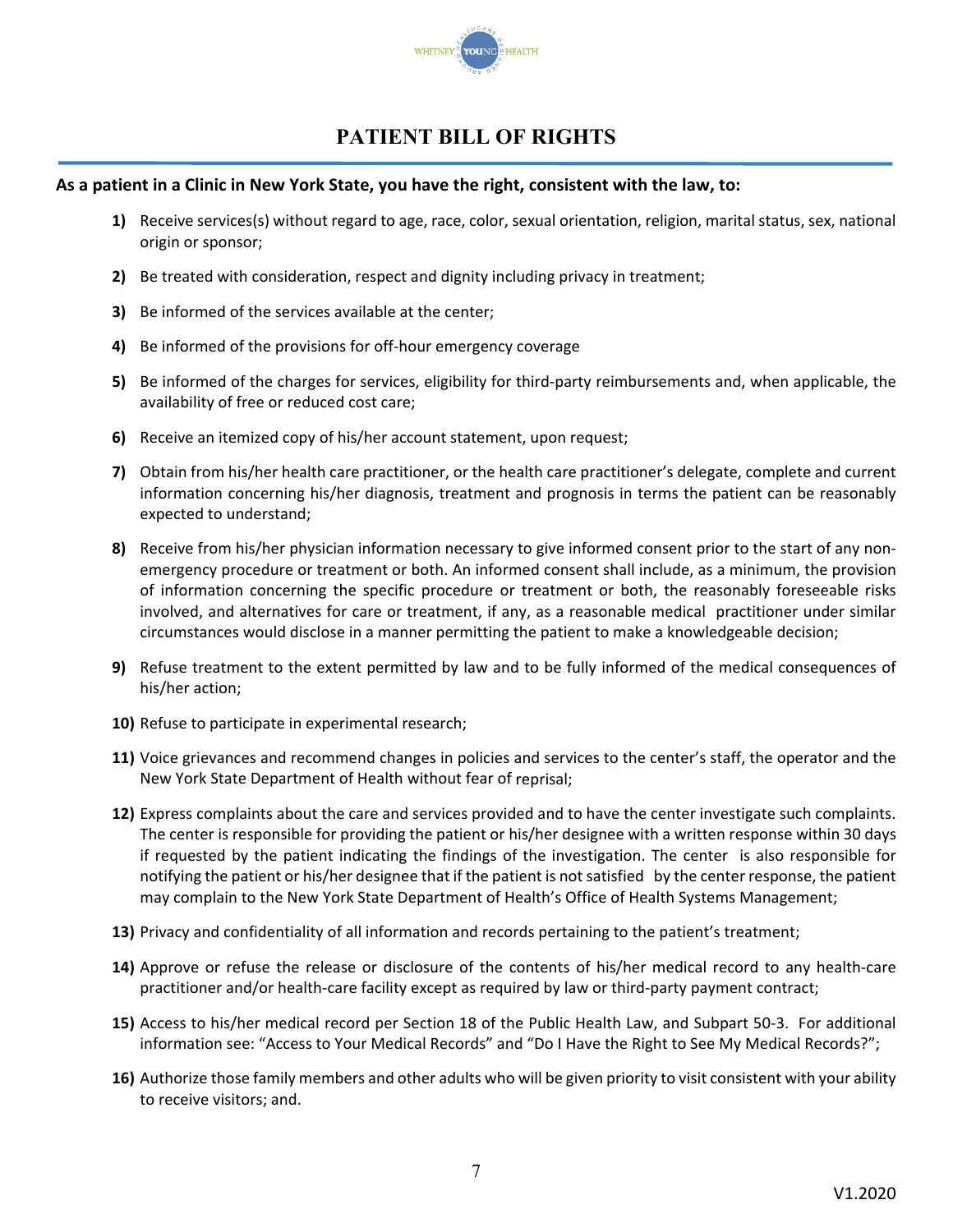

**17)** Make known your wishes in regard to anatomical gifts. You may document your wishes in your health care proxy or on a donor card, available from the center.

# **PATIENT RESPONSIBILITIES**

Providing patients with the best care possible is a collaborative effort of provider and patient and family. In addition to the services, rights and privilege afforded to patients by Whitney Young Health, patients themselves are also requested to adhere to the following "patient responsibilities" to ensure the best overall health care services.

#### **Provide Information:**

- Give completed and accurate medical information to Whitney M. Young, Jr. Health Center Staff on the health questionnaire annually and when staff call for information.
- Provide any change of address or telephone number.

#### **Participate:**

- Be involved in you or your child's care as a team member with the provider/medical assistant. Ask questions to fully understand your care. It may help to write down your questions prior to care.
- Follow treatment advice given.
- Adhere to all Whitney M. Young, Jr. Health Center rules and regulations.

#### **Appointments and Tips:**

- The laboratory services are billed separately and are NOT part of Whitney Young Health School Based Health Center or Mobile Unit. These charges cannot be put on a sliding scale fee.
- Allow your provider 7 business days to complete all forms.
- Allow your provider 3 business days for prescription refills.

#### **Emergencies:**

- For any emergency that is life threatening, e.g. chest pains, shortness of breath, uncontrolled bleeding, **CALL 911 or GO TO AN EMERGENCY ROOM IMMEDIATELY**.
- Whitney M. Young, Jr. Health Center has coverage 24 hours a day, 7 days a week, including holidays at: **(518) 465‐4771**. Troy Health Center patients should call (518) 833‐6900.
- If Whitney M. Young, Jr. Health Center is closed for the day, calls will be transferred to our answering exchange.
- A patient directed to an emergency facility or their designee must contact their primary care provider within 48 hours of the visit to an emergency room or admission to the hospital to coordinate follow up care.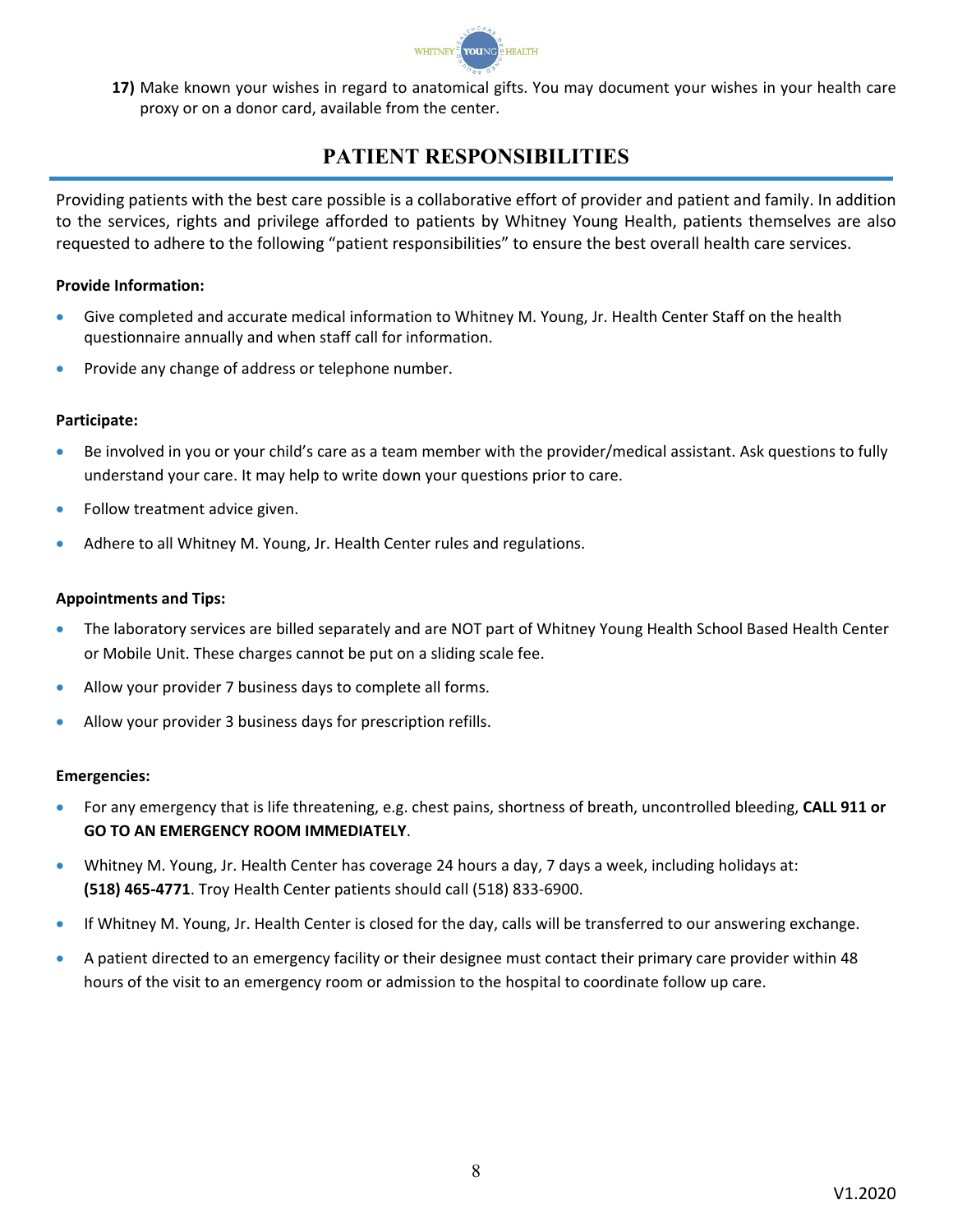

# **Whitney M. Young, Jr. Health Center, Inc. NOTICE OF PATIENT PRIVACY PRACTICES**

As Required by the Privacy Regulations Created as a Result of the Health Insurance Portability and Accountability Act of 1996 (HIPAA). The Health Information Technology for Economic and Clinical Health of 2009 (HITECH) and the Omnibus **Rule of 2013**

THIS NOTICE DESCRIBES HOW HEALTH INFORMATION ABOUT YOU MAY BE USED AND DISCLOSED, AND HOW YOU MAY ACCESS YOUR INDIVIDUALLY IDENTIFIABLE HEALTH INFORMATION. PLEASE REVIEW THIS NOTICE CAREFULLY.

### **A. OUR COMMITMENT TO YOUR PRIVACY**

Whitney M. Young, Jr. Health Center (WMY) is dedicated to maintaining the privacy of your "Protected Health Information" (PHI). PHI is any individual identifiable health information we create or receive that relates to your past, present or future health care or medical condition. PHI includes paper, electronic and oral data.

We are required by law to maintain the confidentiality of PHI. We also are required to provide you with this notice of our legal duties and the privacy practices that we maintain concerning your PHI. By federal and state law, we must follow the terms of the notice of privacy practices.

The terms of this notice apply to all records containing your PHI that are created or retained by our practice. We reserve the right to revise or amend this Notice of Privacy Practices. Our practice will post the current Notice of Privacy Practices on our Website at www.wmyhealth.org, and you may request a copy of our Notice at any time.

### **B. WMY MAY USE AND DISCLOSE YOUR PHI IN THE FOLLOWING WAYS**

**1. Treatment.** Our practice may use your PHI to provide, coordinate and manage your health care. We may disclose medical information about you to other doctors, nurses, technicians, clinical laboratories, imaging companies, or other personnel in an unrelated organization for purposes related to your treatment including care coordination. For example, we may refer you to a specialist and share your PHI with that provider. Or we might disclose your PHI to a pharmacy when we order a prescription for you.

**2. Payment**. Our practice may use and disclose your PHI in order to bill and collect payment for the services and items you may receive from us. For example, we may contact your health insurer to certify that you are eligible for benefits and we may provide your insurer with details regarding your treatment to determine if your insurer will cover, or pay for, your treatment. We also may use and disclose your PHI to obtain payment from third parties that may be responsible for such costs, such as family members. We may use your PHI to bill you directly for services and items.

**3. Health Care Operations.** Our practice may use and disclose your PHI to operate our business. For example, our practice may use your PHI to evaluate the quality of care you received from us, or to conduct cost-management and business planning activities for our practice. We may disclose your PHI to other health care providers and entities to assist in their health care operations.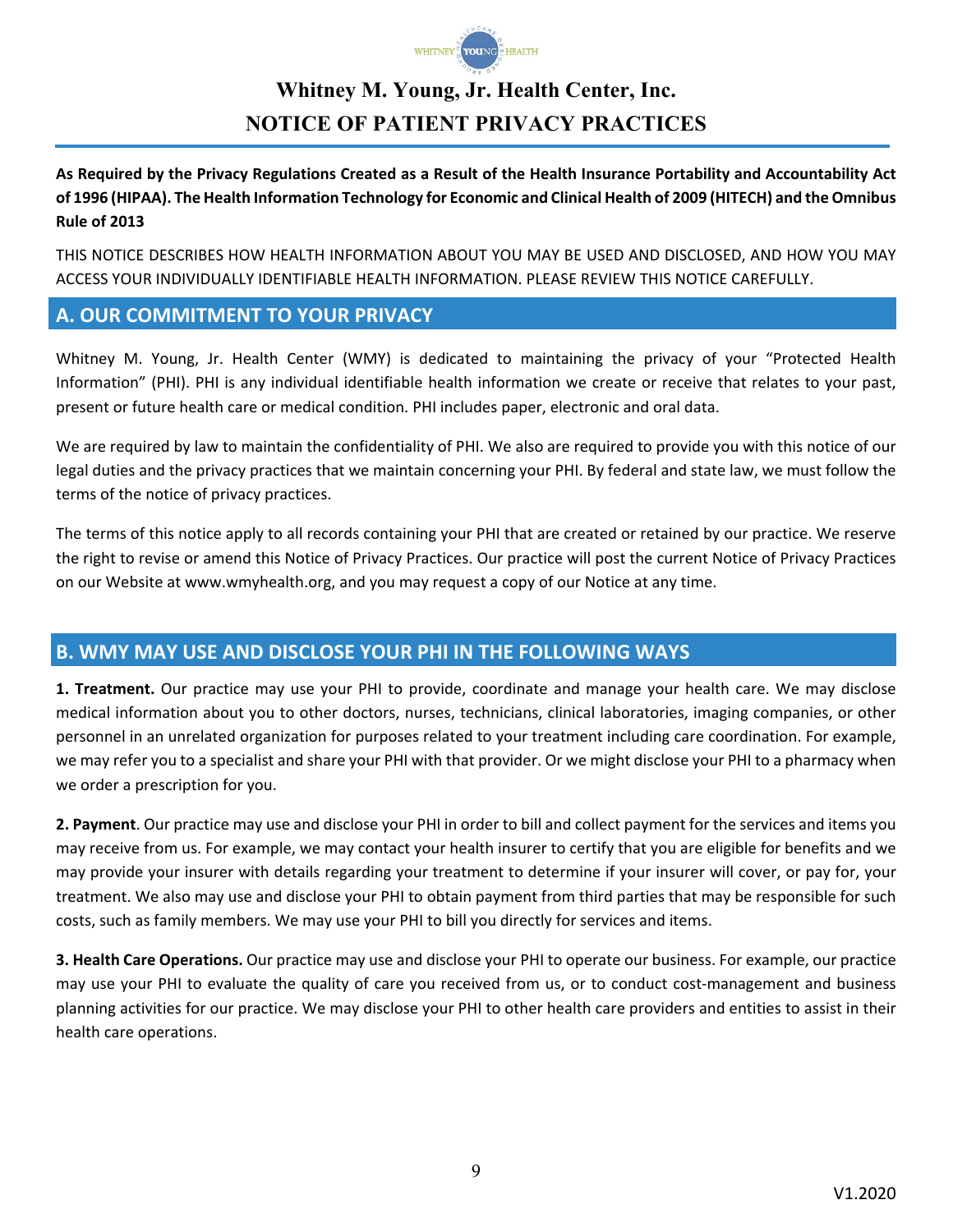

**4. Business Associate.** We may disclose information to a person or entity we contract with to perform some of our business functions-for example, a billing service or attorney. Business associates and sub-contractors are held to the applicable provision of HIPAA standards.

**5. Appointment Reminders and Treatment Options.** Our practice may use and disclose your PHI to contact you and remind you of an appointment in a generic manner and to inform you of potential treatment options or alternatives.

**6. Family/Friends.** Our practice may release directly relevant PHI to a family member or friend that is involved in your care, helps pay for your care or who assists in taking care of you, unless you provide written instructions not to. Similarly, after your death, relevant disclosures may be made to these same people. HIPAA protection is eliminated 50 years after a patient's death.

If you have given someone medical power of attorney or if someone is your legal guardian, that person can exercise your rights and make choices about your health information. We will make sure the person has this authority for you before we take any action.

**7. Disclosures Required By Law.** Our practice will use and disclose your PHI when we are required to do so by federal, state or local law.

**8. Alcohol and Substance Abuse, Mental Health and HIV PHI.** Disclosure of information related to Alcohol and Substance Abuse, Mental Health and HIV treatment is further protected in by Federal Regulation 42 CFR. Specific authorization for release of these treatment records is required. WMY uses NYS DOH for 5032 for appropriate authorization to release these treatment records.

# **C. USE AND DISCLOSURE OF YOUR PHI IN CERTAIN SPECIAL CIRCUMSTANCES**

**1**. **Childhood Immunizations**. WMY may disclose immunizations to schools required to obtain proof of immunizations prior to admitting the student as long as we have and document in the EMR the parent's or legal guardian informal agreement to the disclosure.

**2. Public Health Risks.** WMY may disclose your PHI for public health activities and purposes. For example, we may disclose information to a public health authority that is authorized to receive such information for the purpose of controlling disease, injury or disability. WMY may also disclose your PHI to a person who may have been exposed to a communicable disease or be at risk for contracting or spreading the disease if a law or rule permits us to do so.

**3. Abuse or Neglect.** We may disclose your PHI to a public health authority that is authorized by law to receive reports of child abuse or neglect. In addition, if we believe that you have been a victim of abuse, neglect or domestic violence, we may disclose your PHI to the governmental entity or agency authorized to receive such information.

**4. Health Oversight Activities.** Our practice may disclose your PHI to a health oversight agency for activities authorized by law. Oversight activities can include, for example, investigations, inspections, audits, surveys, licensure and disciplinary actions; civil, administrative, and criminal procedures or actions; or other activities necessary for the government to monitor government programs, compliance with civil rights laws and the health care system in general.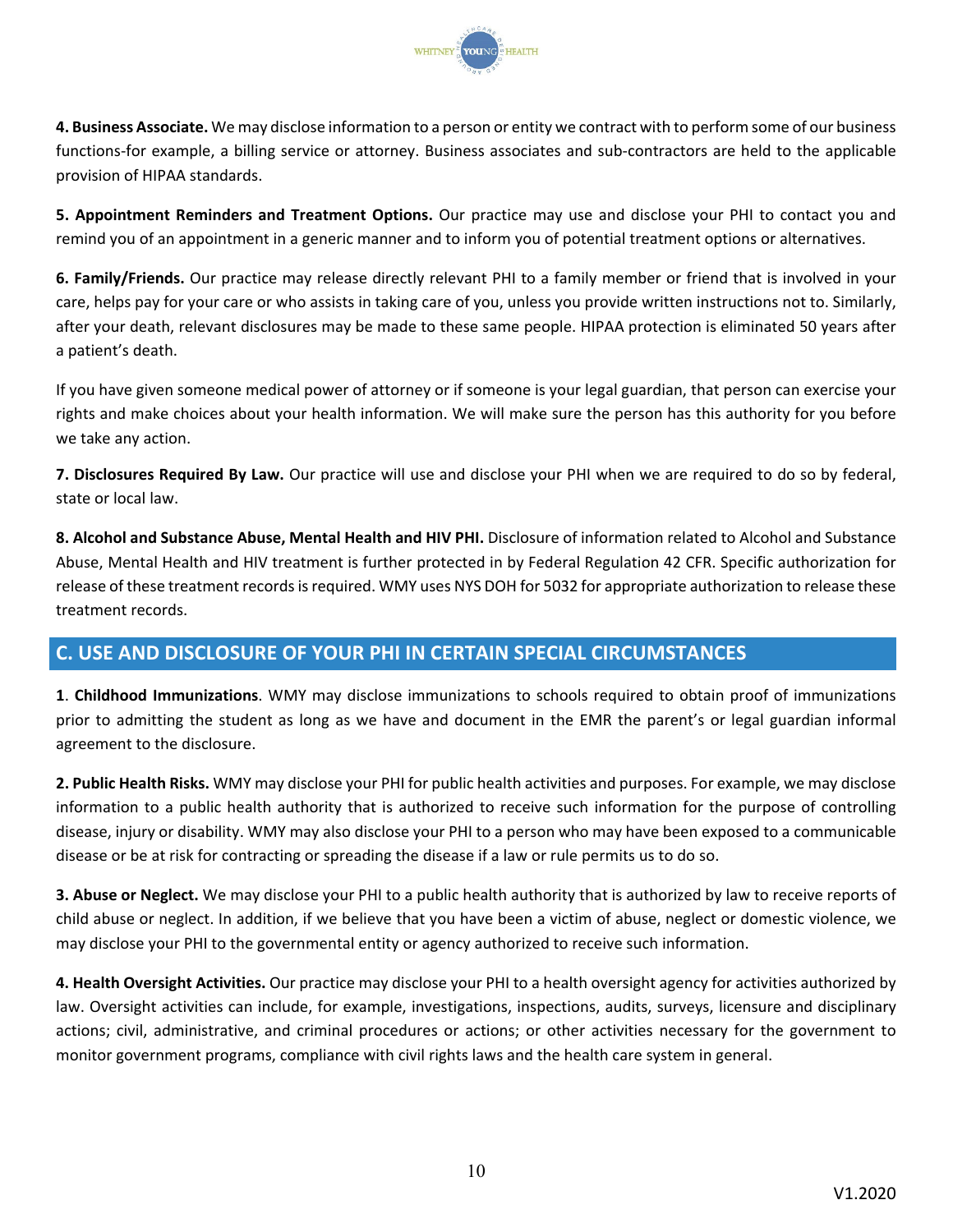

**5. Lawsuits and Similar Proceedings.** Our practice may use and disclose your PHI in response to a court or administrative order, if you are involved in a lawsuit or similar proceeding. We also may disclose your PHI in response to a discovery request, subpoena, or other lawful process by another party involved in the dispute.

**6. Law Enforcement.** We may release PHI if asked to do so by a law enforcement official:

- Regarding a crime victim in certain situations, if we are unable to obtain the person's agreement;
- Concerning a death we believe has resulted from criminal conduct;
- Regarding criminal conduct at our offices;
- In response to a warrant, summons, court order, subpoena or similar legal process;
- To identify/locate a suspect, material witness, fugitive or missing person; or
- In an emergency, to report a crime (including the location or victim(s) of the crime, or the description, identity or location of the perpetrator).

**7. Research.** We may disclose your PHI to researchers if an institutional review board reviews and approves the research proposal and protocols to ensure your privacy.

**8. Serious Threats to Health or Safety.** Our practice may use and disclose your PHI when necessary to reduce or prevent a serious threat to your health and safety or the health and safety of another individual or the public. Under these circumstances, we will only make disclosures to a person or organization able to help prevent the threat.

**9. Specialized Governmental Functions.** Our practice may use or disclose PHI for specialized governmental functions, such as disclosing information about a member of the armed services to the military to assure the proper execution of a military mission, or disclosing information about inmates to a correctional facility for security, continued health care or safety or other important purposes.

**10. Workers' Compensation.** Our practice may release your PHI for workers' compensation and similar programs.

**11. Marketing Communications.** WMY must obtain your written authorization to market a third party's product orservice to you except when:

- WMY receives no compensation for marketing the third party's product or service;
- The communication is face to face;
- The communication involves a drug or biologic that you are currently being prescribed and the payment is limited to reasonable reimbursement of the cost of the communication (no profit);
- The communication involves general health promotion, rather than the promotion of a specific product or service; or
- The communication involves government or government sponsored programs.

**12. Sale of PHI**. WMY will not sell your data to an outside entity, nor will we permit an outside entity to access your information for purposes of informing you of health-related benefits or services without your explicit written authorization.

**13. Fundraising.** Our practice may use demographic data, dates of service, department of service, treating provider, outcome information and health insurance information to send you material in connection with our efforts to raise funds. If we do, we will have a clear and conspicuous method to let you know how to opt out of receiving any future fundraising materials.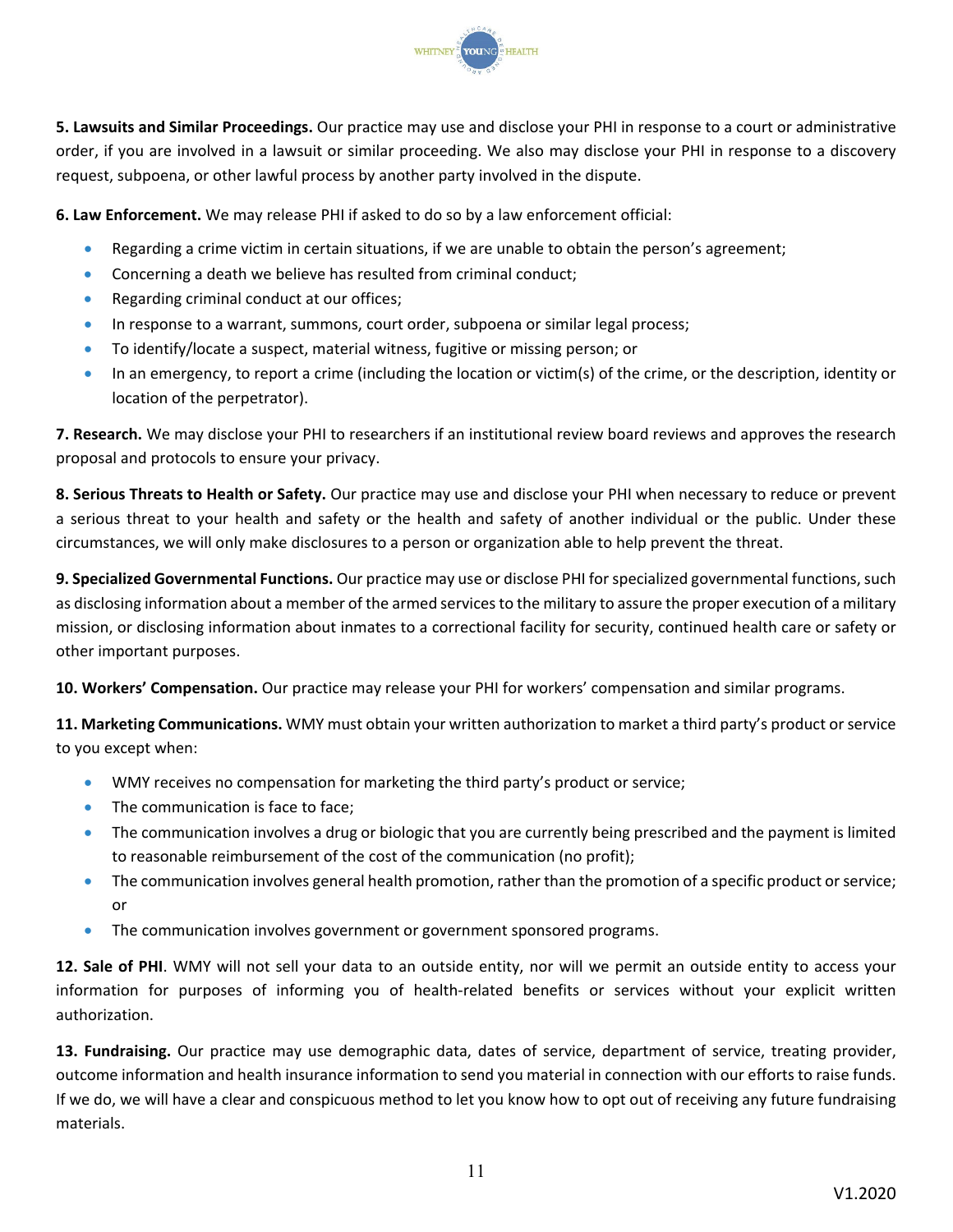

## **D. YOUR RIGHTS REGARDING YOUR PHI**

Although your health records are the physical property of WMY and the health care providers who created it, you have the following rights with regard to the information contained therein and the following rights regarding the PHI that we maintain about you:

**1. Confidential Communications.** You have the right to request that our practice communicate with you about your health and related issues in a particular manner or at a certain location. For instance, you may ask that we contact you at home, rather than work. In order to request a type of confidential communication, you must make a written request to WMY specifying the requested method of contact, or the location where you wish to be contacted. Our practice will accommodate **reasonable** requests. You do not need to give a reason for your request.

**2. Requesting Restrictions.** You have the right to request a restriction in our use or disclosure of your PHI for treatment, payment or health care operations. Additionally, you have the right to request that we restrict disclosure of your PHI to individuals involved in your care or the payment for your care, such as family members and friends. You must provide us with a written request which states the specific restriction requested and to whom you want the restriction to apply. **We are not required to agree to your request**; however, if we do agree, we are bound by our agreement except when otherwise required by law, in emergencies, or when the information is necessary to treat you.

Also, if you pay for a service or health care item in full, you may ask us not to share the information for the purpose of payment or our operations with your health insurance. We will honor your request unless required by law. This restriction request must in writing.

**3. Inspection and Copies.** You have the right to inspect and obtain an electronic or paper copy of the PHI that may be used to make decisions about you, including patient medical records and billing records, but not including psychotherapy notes. You must submit your request in writing to WMY. Our practice may charge a fee for the costs of copying, mailing, labor and supplies associated with your request. Our practice may deny your request to inspect and/or copy in certain limited circumstances; however, you may request a review of our denial.

**4. Amendment.** You may ask us to correct your health information if you believe it is incorrect or incomplete, and you may request an amendment for as long as the information is kept by or for our practice. You must provide us with written request and a reason that supports your request for amendment. Our practice may deny your request to amend information that is in our opinion: (a) accurate and complete; (b) not part of the PHI kept by or for the practice; (c) not part of the PHI which you would be permitted to inspect and copy; or (d) not created by our practice, unless the individual or entity that created the information is not available to amend the information.

**5. Accounting of Disclosures.** You have the right to request an "accounting of disclosures." An "accounting of disclosures" is a list of certain non‐routine disclosures our practice has made of your PHI for non‐treatment or operations purposes. All requests for an "accounting of disclosures" must be in writing, state a time period, which may not be longer than six (6) years from the date of disclosure. We'll provide one accounting a year for free but will charge a reasonable, cost based fee if you ask for another one within 12 months.

**6. Notice of Breach**. You have the right to receive a written notice of a breach of your unsecured PHI by first class mail or by secured email if that is your recorded preference. WMY will send the notice without unreasonable delay and within 60 days of the discovery of the breach.